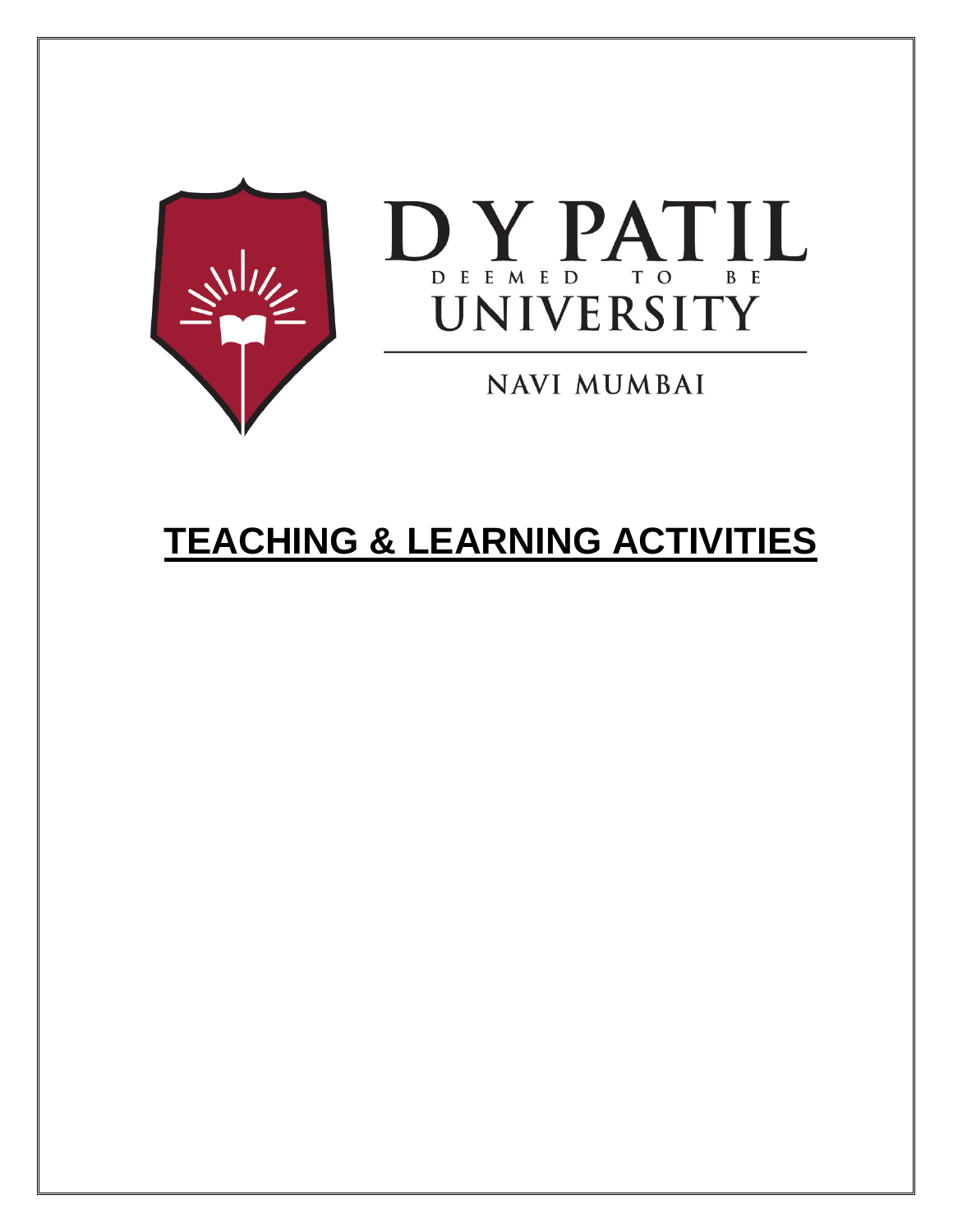

# **Teaching:**

Teaching involves a set of activities called teaching acts, teacher behaviors and a number of variables that form part of the teaching process. A theory of teaching must provide a framework for the proper planning, organization and control of the teaching tasks or teacher behaviors and manipulation of all the involved variables in order to realize the stipulated educational objectives effectively, it must help the teachers to bring about desirable behavioral change, in their students and actualize their potentialities to the maximum. Teaching must provide an answer for all questions relating to teaching for effective learning. Different teaching methods like lecture method, demonstration method, inductive–deductive method, heuristic method, problem solving method, project method, etc., are used for presentation of the subject matter to the students. Any method which teacher uses is always selected and directed to serve the purpose of presenting the subject material as effectively as possible. Models of teaching have been developed to help a teacher to improve his/her capacity to reach more children and create a richer and more attempts to create efficient systems by sequencing learning activities and shaping behavior by manipulating reinforcement. Advanced Methods of Teaching is such a bunch of information which helps both teacher as well as students to grab the required learning activities

Teaching is a complex social phenomenon. It is influenced by the social factors; the social and human factors are dynamic. Teaching is both an art as well as a science. Comparing to the practice of medicine, it is an art, as it needs talent and creativity. Like medicine, it is also a science as it involves as repertoire of techniques, and skills that can be systematically studied, described, and improved. A good teacher like a great doctor is one who adds creativity and inspiration to the basic repertoire. Teaching is a professional activity involving the teacher and the student and which results in the development of the student. Teaching is what a teacher does with his student for causing the latter to learn something. Teaching is a system of actions, which are varied in from and are related to content and pupil behavior in context with the prevailing physical and social condition. Teaching is highly dominated by the skill of communication. The flow of communication within the teaching elements like teacher or sources of teaching, student and the teaching activities make teaching a reality and a success. Teaching may have various forms like formal and informal, formational or informational, directional or instructional, teaching conditioning or indoctrination, telling, showing or doing, descriptive or remedial etc. Teaching is a specialized task and may be taken as a set of component skills for the realization of a specified set of instructional objectives. Teaching is amenable to scientific observation and analysis. What is going on in teaching, in a teacher can be observed, analyzed and assessed through teaching behavior, student-teacher interaction and the changes brought in the behavior of the Students. Such analysis and assessment may provide essential feedback for bringing desirable improvement in this process.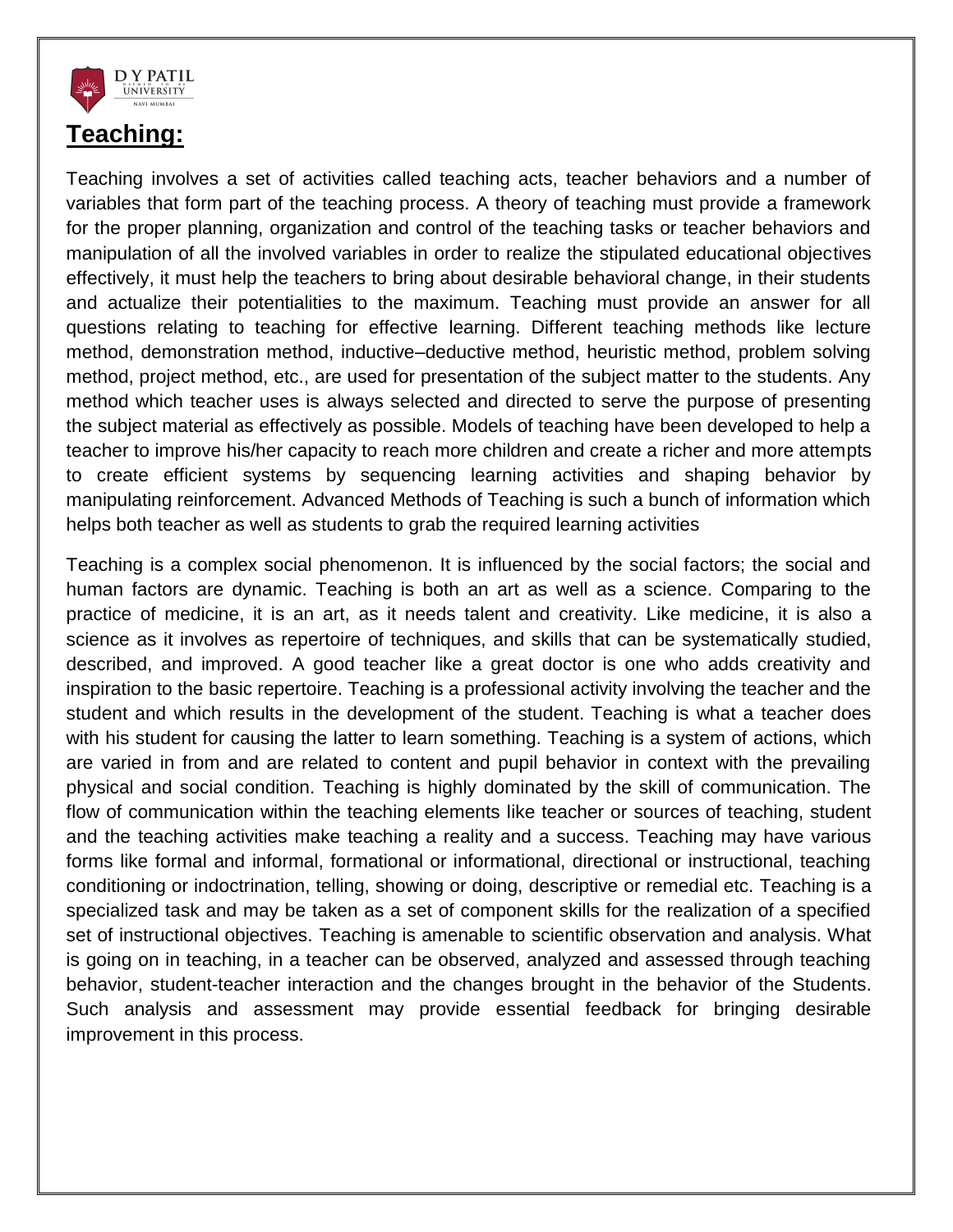

# **Relationship between Teaching and Learning:**

Learning may be defined as a relatively permanent change in behavior (excluding the influence of growth, maturity or lesion). The teaching process is also related to realize the same objective as may be clear from the definition of teaching "activities that are designed and performed to produce change in student's behavior" relates teaching process to realize the same objective. It can be concluded that teaching consists of all those activities or system of actions that are intended to produce learning. However, cause and effect relationship does not exist between teaching and learning. It is not essential for a teaching to be ended with some or other types of learning. Similarly, for learning it is not essential for a learning to be initiated or handled by some or the other type of teaching. Learning may also take place without involving the formalities of teaching process. Whenever a teacher teaches something to his class, his teaching intends to produce learning or bringing relatively permanent changes in the behavior of the students. But it is not guarantee that what he intends will be fully realized. It may be possible that the learning outcomes for the whole class or some particular students may be absolutely nil. Similarly, if one decides to learn something, it is not essential for a teacher or teaching formalities. It can be learnt through experience, self-study or self-learning. Teaching is an interactive process involving interaction between teachers and taught but learning may be purely one-sided activity needing no interaction.

# **Active Learning**

Active learning is based on constructivism, a learning theory that asserts that learners construct their own understanding of a topic by building upon their prior knowledge. Implementing active learning therefore means shifting the focus of instruction away from knowledge transmission to learners' knowledge construction through the creation of guided tasks, interactions, assignments, and environments that cultivate deep, meaningful learning. A closely related theory—social constructivism—holds that active learning best takes place when the construction of knowledge occurs in collaboration with others.

So what counts as active learning? Active learning is "anything that involves students in doing things and thinking about the things they are doing" or active learning is defined as "anything course-related that all students in a class session are called upon to do other than simply watching, listening, and taking notes"

Active learning is related to other instructional methods that closely involve students in the knowledge constructions process, including:

 Student-centered learning, where the diverse learning needs of students, rather than the need to push through content, are at the center of the learning process.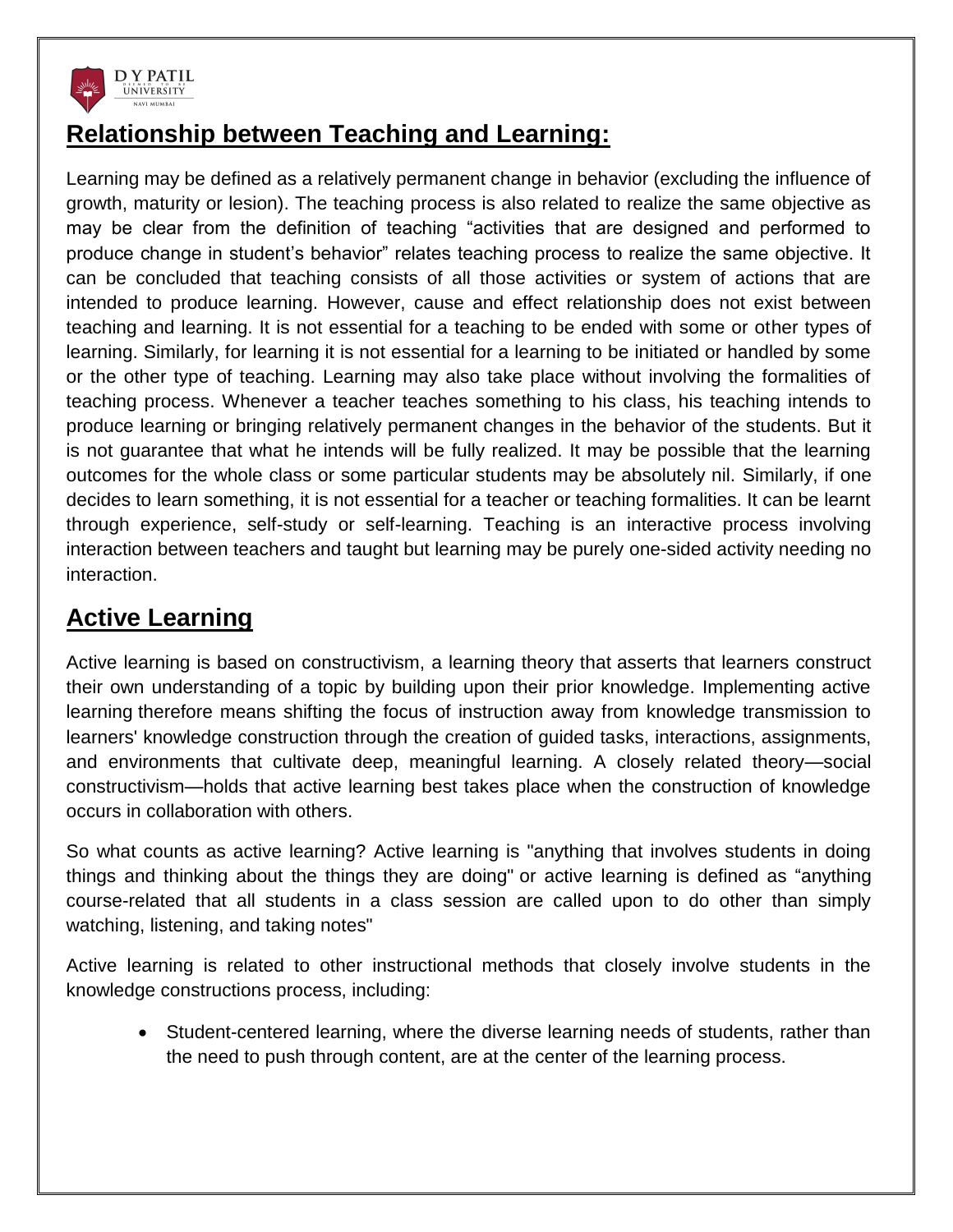

- Problem-based learning, where students are given a problem or scenario that requires students to formulate questions, analyze evidence, connect evidence to preexisting theories, derive conclusions, and reflect on their learning.
- Experiential learning, where students learn by engaging in authentic learning activities, that is, ones that replicate situations or problems they might encounter in real life or in a work situation.

Active learning fosters understanding rather than memorization of facts; it encourages students to apply learning to different problems and contexts; it gives students more autonomy over their learning; and it helps students learn how to learn.

# **Alternatives to Lecturing**

As long as class sizes continue to increase, it is likely that lecturing will be a dominant teaching method in university class rooms. However, there are many different activities that can be integrated into a lecturebased course to encourage the students to engage with the subject material, to facilitate interaction among the students and between the students and the professor, and to revitalize the course by providing a change of pace.

For brief descriptions of a number of easy-to-implement ideas provides more detailed descriptions of activities, including a number of relatively structured activities, along with their time requirements, special features, implementation procedures, and function in the course. The activities are:

- **Questions**
- Pro and con grid
- Debate
- Guided analysis
- Case study
- Field trip
- Role play
- One-minute paper
- Ungraded quiz



**REGISTRAR** D. Y. PATIL DEEMED TO BE UNIVERSITY NERUL, NAVI MUMBAI - 400706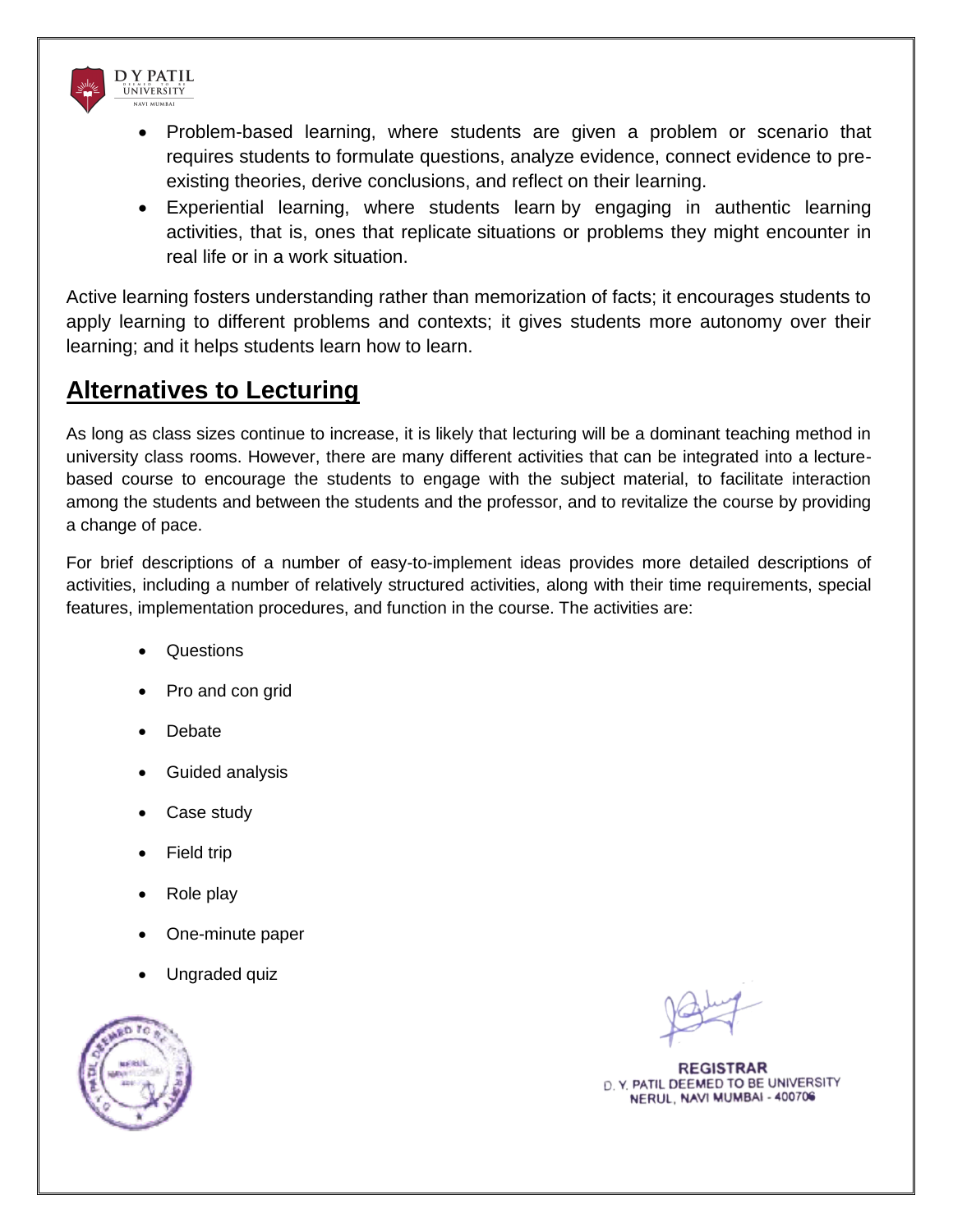

# **Activity 1: Questions**

# **Time requirements**: Varies

#### **Special features**:

Questions are the simplest form of interactive teaching tool. They are useful in any discipline. They can help make students active learners and gauge their level of interest and comprehension.

#### **Procedure**

- Develop key questions before class. They will not occur to you on the spot.
- Decide when you are going to ask them. Thinking ahead also allows you to plan your time.
- Ask questions that can be answered, but favor open-ended questions over yes/no questions.
- Vary the form and level of the questions. Questions that have multiple correct answer or that rely only on general knowledge are good for encouraging participation. More complex questions can be used to gauge student knowledge.
- Ask only one question at a time or you will confuse the students.
- Pause between asking and accepting replies (pausing gives students a chance to think of an answer, and by not asking the first person who raises his/her hand, you encourage quieter students to participate).
- Acknowledge all answers thank students for participating, repeat their comments so the class can hear and/or write them on the board. This supports continued participation.
- Keep the whole class involved in the question and answer exchange. Move around the room when trying to elicit participation. When responding to a student question or comment, split your attention so that you are focused on the class in general 75% of the time and the student commenter 25% of the time.

# **Function in the class**:

Questions are integral to the success of discussion groups. They can also be the organizing principle behind a tutorial or lecture. During lectures, ask questions early on to stimulate interest and gauge students' level of knowledge; in the middle, to break the pace of the lecture; and/or at the end, to review main ideas and gather ideas for future classes.



**REGISTRAR** D. Y. PATIL DEEMED TO BE UNIVERSITY NERUL, NAVI MUMBAI - 400706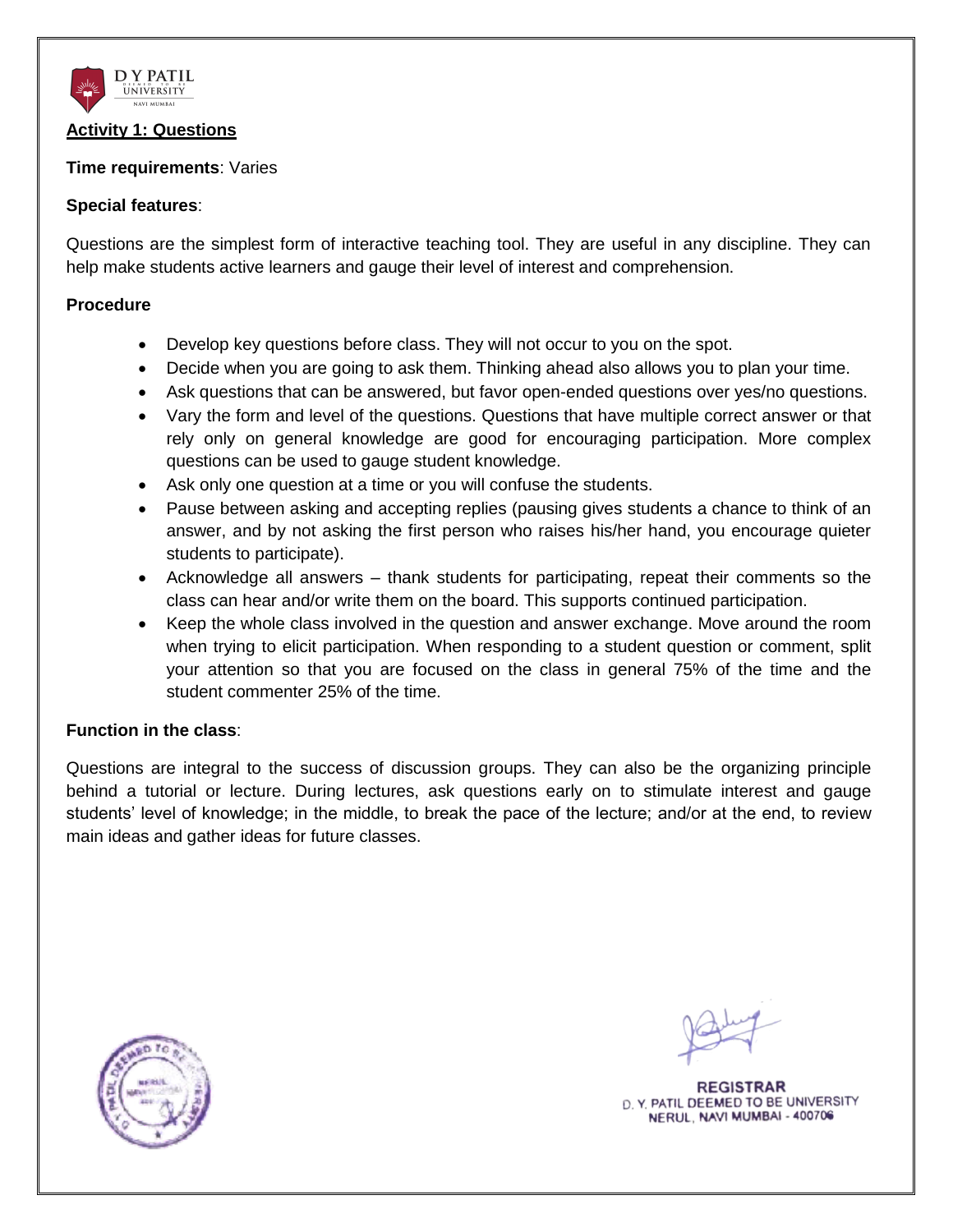

# **Activity 2: Pro and con grid**

#### **Time requirements:** 15-20 minutes

#### **Special features:**

This technique helps students develop analytical and evaluative skills, and encourages them to go beyond initial reactions to complex issues. It can be used in any discipline: students can evaluate the pros and cons of a procedure, technique, conclusion, action of a fictional character, political decision, etc.

#### **Procedure**

- Divide students into small groups, if necessary.
- Specify how many pros and cons you would like each individual or group to develop.
- Allow five to ten minutes for discussion or silent thought.
- Ask for input: write pros on one side of the board and cons on the other side.
- Combine pros and cons that are very similar, and count the number of times they recur to show their perceived importance.

#### **Function in the class**:

Consider using the pros and cons as the basis for a debate or for a discussion/lecture structured around the evaluation of course material.



**REGISTRAR** D. Y. PATIL DEEMED TO BE UNIVERSITY<br>NERUL, NAVI MUMBAI - 400706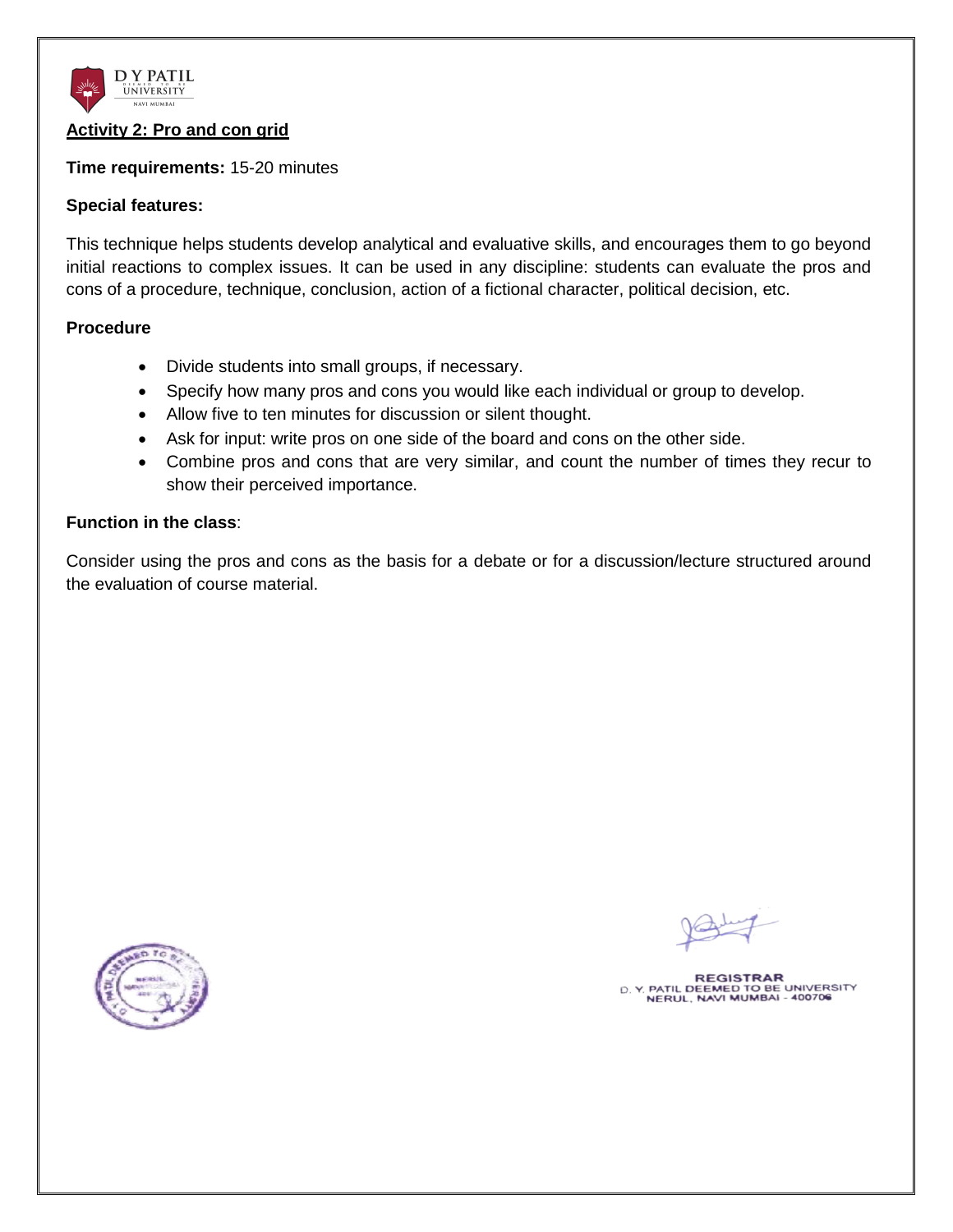

#### **Activity 3: Debate**

# **Time requirements**: 15-25 minutes

# **Special features**:

Debates can be formal or informal: what follows is about informal debates (i.e., debating as a method of class discussion). See Bean (1996) for instructions for holding a formal debate – a much more complicated and lengthy process that can be a focal point for an entire segment of course material. A debate is a good way to encourage class participation in large groups without losing control, and they can work in any discipline. Instructors can plan debates beforehand, or they can emerge spontaneously from classroom material.

#### Procedure

- Describe the background context, and explain why you are having a debate.
- Consider establishing ground rules for the discussion (ex. Disagreements are welcome, name calling and interruptions are not).
- Decide on the two (or more) sides to the debate.
- Physically group the class according to points of view: either assign students a point of view depending on where they sit, or ask people who want to argue each point of view to move to sit together.
- Invite someone from one side to begin the debate by stating his/her point of view.
- Invite someone from the other side to state the opposite point of view.
- Open the floor to comments that question or expand on the issues that were raised.
- For large groups, you may want to have speakers raise their hands while you moderate, but for small groups, anyone can speak up.
- The debate will probably start slowly at first, but the intensity should pick up as the students become more comfortable with the new style of in-class interaction.
- You, as moderator, can ask provocative questions, but don't express judgment on any point of view or students will hesitate to bring out new ideas for fear of being embarrassed.
- After 10 to 15 minutes of debating, end the debate.

# **Function in the class**:

Use ideas and conflicts from the debate to lead into your presentation of course material.



REGISTRAR<br>D. Y. PATIL DEEMED TO BE UNIVERSITY<br>NERUL, NAVI MUMBAI - 400706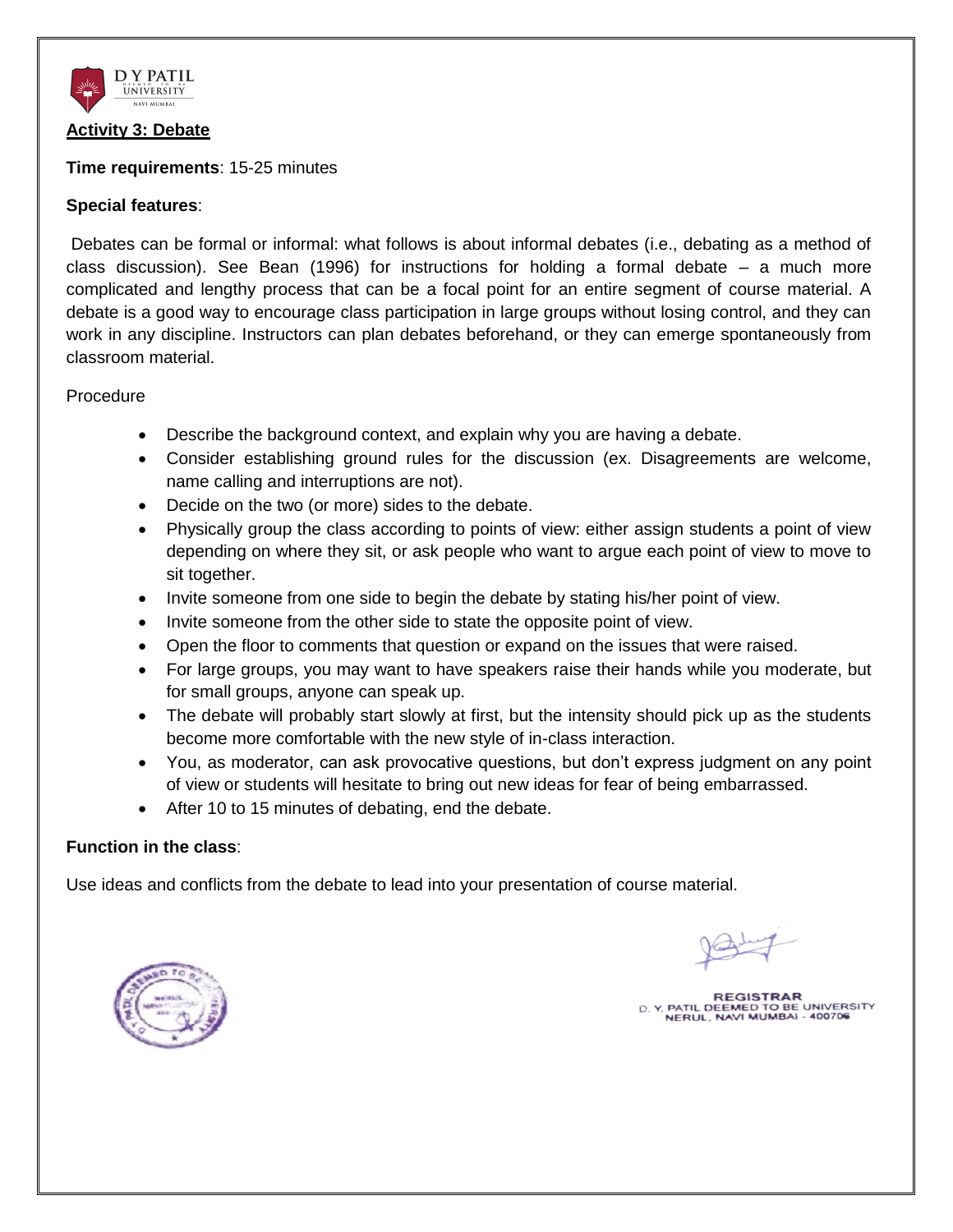

#### **Activity 4: Guided analysis**

#### **Time requirements**: 30-50 minutes

#### **Special features**:

This technique helps students develop their analytical skills in any field by observing your analytical skills in action.

# **Procedure**

- Select a document (a short review, section of computer programming, poem, proof, chart, abstract from an article, news item, etc.) to analyze as an example.
- Make enough copies of a similar document to distribute to all class members or to small groups (depending on your preference).
- Perform an analysis of your document in front of the class, making clear the procedure you use to reach your assertions, and using visual aids and supplementary material as necessary.
- Give students five to ten minutes to analyze their document: the conclusions they reach will be their own, but they will have learned rigour and analytical skills from you.
- Depending on class size, have students (or representatives from small groups) present their analysis, and respond to each one.

#### **Function in the class**:

An entire 50-minute tutorial or lecture can be structured around this exercise. Consider leading into the exercise with a mini-lecture on the type of document you and your students will be analyzing.

**REGISTRAR** D. Y. PATIL DEEMED TO BE UNIVERSITY<br>NERUL, NAVI MUMBAI - 400706

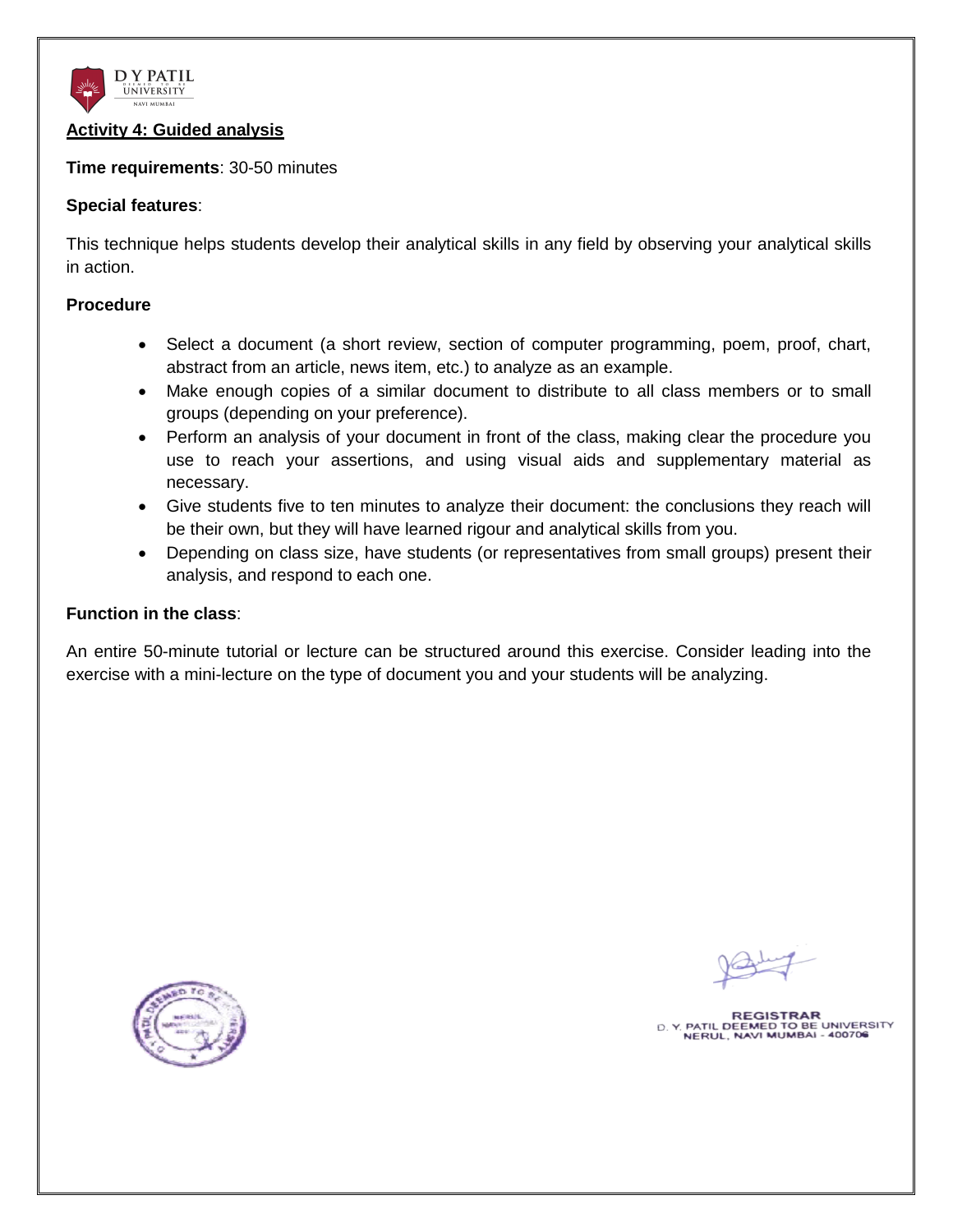

**Activity 5: Case study**

**Time requirements**: 20-50 minutes

# **Special features**:

The case-study method was pioneered at the Harvard law and business schools. Business and law cases tend to be very detailed and long, and take several classes to analyze, but instructors can apply a simplified case-study method (described below) for teaching in many disciplines. Applying theory to an instance as described by some source material can demonstrate the applicability of the course material beyond the classroom. A good case study:

- Presents students with a situation they can relate to from their own life experience.
- Includes realistic information. Examples can include scripts of exchanges that took place between key parties, news articles about situations of interest, background information about the organization of interest, etc.
- Has a conflict that students can resolve.
- Procedure
- Get source material (short story, news articles, account of a decision or procedure, video, role-play script, etc.) to use as the basis for the case study.
- Provide students with a focus or framework to use in doing their analysis.
- Give students time to analyze the case individually or in groups, and to write down their analysis.
- Begin a discussion of students' analyses.
- Act as a mediator of the discussion. Do not offer your own opinion except to provide guidance on the process (remind students of the framework if discussion becomes unfocused).
- After analysis has been completed, show how the case study illustrates application of theoretical or background concepts in course material.

# **Function in the class**:

Use a case study to lead into a discussion or lecture of course material, showing its relevance by referring back to the case study.



REGISTRAR<br>D. Y. PATIL DEEMED TO BE UNIVERSITY<br>NERUL, NAVI MUMBAI - 400706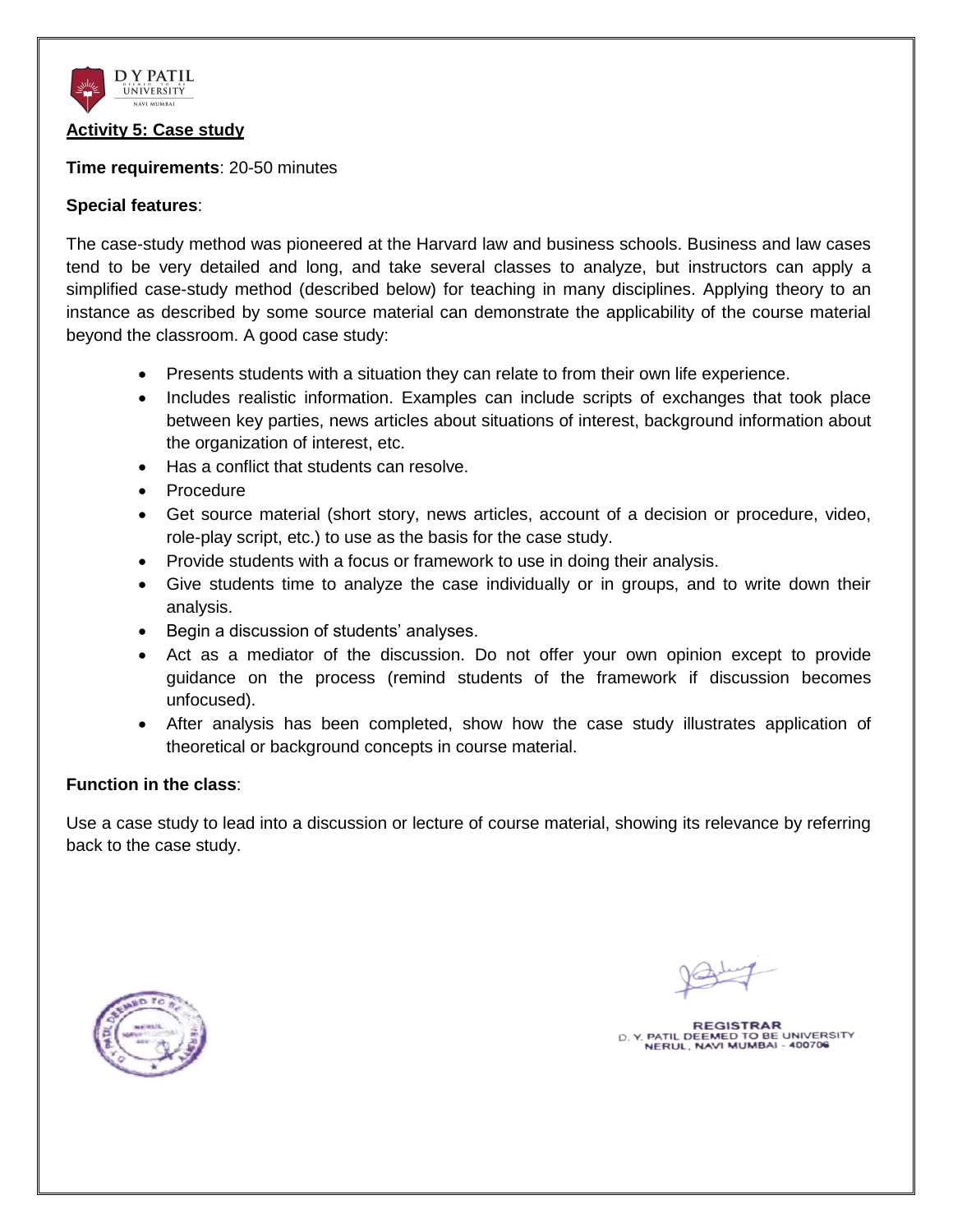

# **Activity 6: Field trip**

**Time requirements**: At least 50 minutes; preferably a couple of hours

# **Special features**:

A field trip can be especially interesting for students and instructors, and it facilitates some types of learning that cannot take place in a classroom. A field trip to a professional institution can show students where their studies may lead them. A field trip for the purpose of gathering data can give students practice with research techniques and show them the relevance of course material to the outside world. Some courses or departments require field trips which you will have to lead. In other courses, you might be able to consider short field trips during your discussion groups or tutorials to locations on or near campus. For example:

- For an engineering course, consider arranging a tour of one of Waterloo's lab facilities
- For a sociology course, consider sending students to observe the working conditions of various jobs on the Waterloo campus.
- If leaving the classroom is not feasible, consider using media such as videos or computer simulations as "virtual" field trips.

#### **Procedure**

- Prepare for time constraints, bad weather, and other misfortunes.
- Look at past course outlines or notes to gather ideas for where to go.
- Communicate a clear "mission" of the field trip to the students.
- Research shows that students learn more from field trips in which they are not simply observers: encourage students to participate in their surroundings by giving an assignment that must be accomplished using data from the field or notes from a visit.
- Taking effective field notes and identifying the key points of a field trip can be hard: consider giving students a worksheet allowing them to do a self-guided tour – include questions to be answered.
- During the class before the field trip, have a preparatory session: discuss practical matters (dress, safety, equipment to bring) and the academic background to the field trip.
- Very important: allow enough time for debriefing (discussing and processing data obtained on the field trip) as soon as possible afterwards.

# **Function in the class:**

Generally, an entire class will be spent on a field trip. Classes before and afterwards can be used to prepare for and process the trip. A field trip can provide a good focus for a segment of course material.



**REGISTRAR** D. Y. PATIL DEEMED TO BE UNIVERSITY<br>NERUL, NAVI MUMBAI - 400706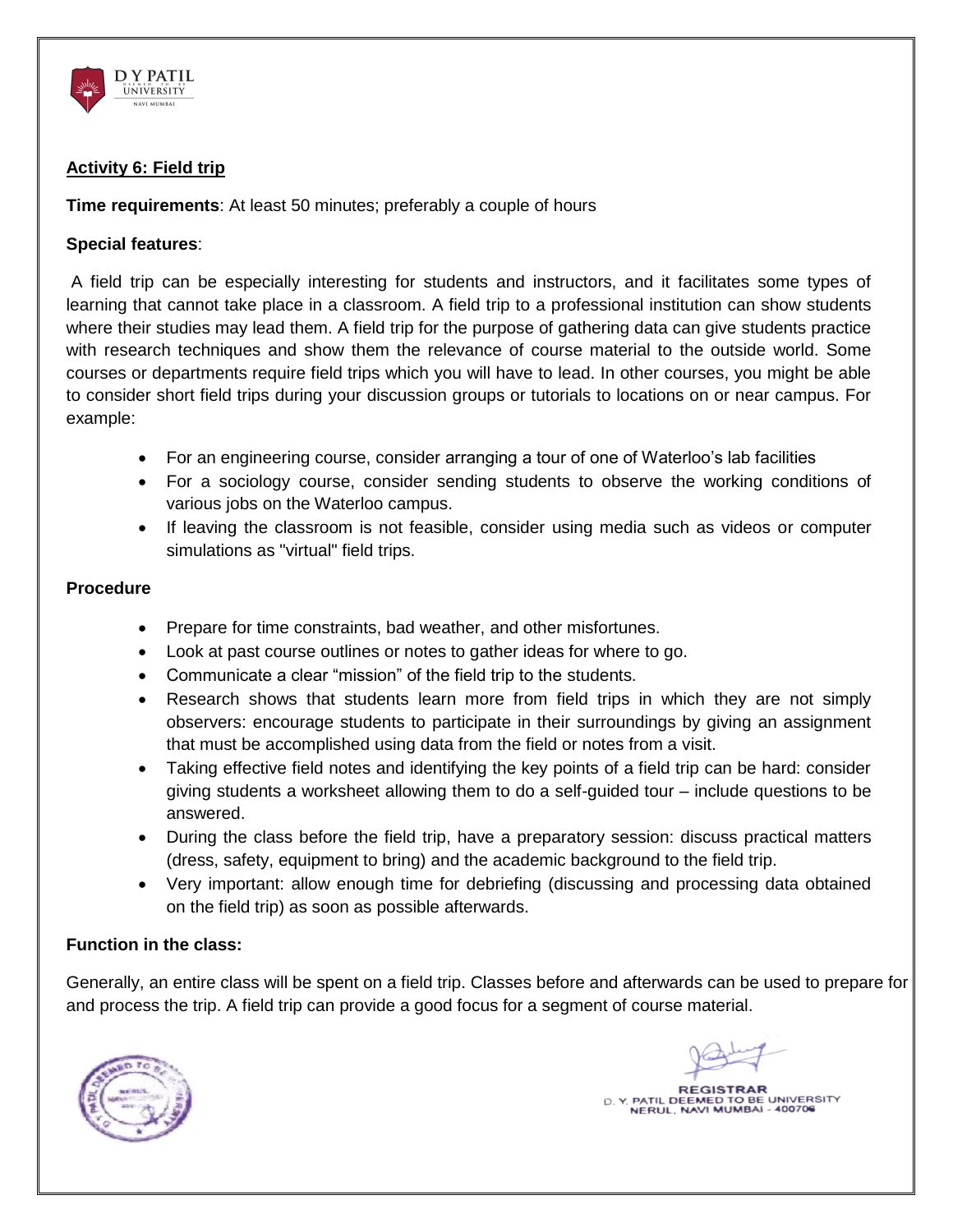

# **Activity 7: Role-play**

**Time requirements**: 20-30 minutes

# **Special features**:

Role-plays can be used to allow students to experiment with different styles of interaction, practice new communication techniques or explore complex issues. They are generally used in classes dealing with social issues (social sciences, management sciences, etc.) or communication strategies (interviewing techniques, conflict management, etc.). If possible, participate in a role-play yourself before trying one in class. Essentially, a role-play is a form of interactive case study where the experience of participating in the role-play is the basis for further discussion.

#### **Procedure**

- Get scenarios and characters for role-plays from news stories, history books, generic business situations, or by writing them yourself from scratch.
- Explain why you are using a role-play to cover course material.
- Describe the background context or setting to the role-play.
- Give roles to "players": hand them a card with a brief description of the character they're playing, their point of view, characteristics, etc.
- For groups with more students than possible roles, you can either assign "observer" tasks to non-players (e.g., taking notes on a particular player), or assign identical roles to subgroups of students (e.g., one student can play a city council member, and a sub-group of four or five students can play a homeowners' coalition).
- Ask for volunteers for certain roles or observers: you may use this as one way to allot bonus points to students.
- Allow a few minutes for students to prepare for their roles.
- After 10-15 minutes, end the role-play.

# **Function in the class**:

Debrief and discuss the role-play. Use players' perceptions and observers' notes to lead into discussion of course material. Pay special attention to conflicts, ambiguities, etc.



**REGISTRAR** D. Y. PATIL DEEMED TO BE UNIVERSITY<br>NERUL, NAVI MUMBAI - 400706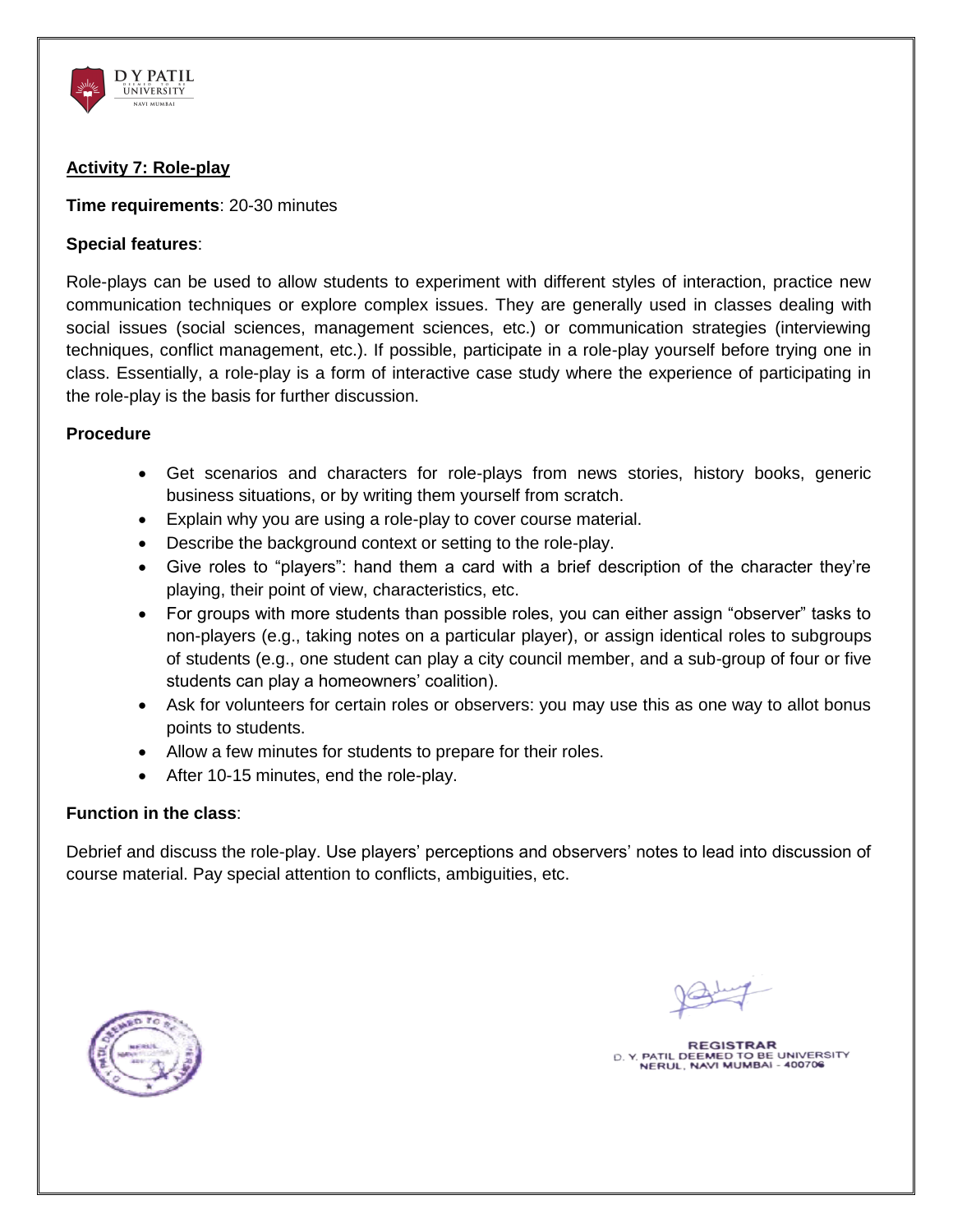

#### **Activity 8: One-minute paper**

#### **Time requirements**: 3-5 minutes

# **Special features**:

The one-minute paper and the ungraded quiz that follows are both examples of ungraded, written, inclass activities (see Davis, 1993 p. 209-212 for more options). These activities are a flexible way to acquire candid feedback on the course material and your presentation style. The one-minute paper can be done especially quickly and it shows students that they can write quickly and spontaneously, and enhances general writing ability.

#### **Procedure:**

- Give a prompt for the paper such as "what was the most important concept of this lecture?" or "what was the muddiest point of this lecture?"
- Give students one or two minutes to think about the topic without writing anything.
- Give students a short period of time (1 minute?) to write as much as they can.
- Collect papers (depending on the class atmosphere and the types of questions used, you may ask students to put their names on them but generally these ungraded assignments are left anonymous to encourage open responses to the questions.)

#### **Function in the class**:

Assign one-minute papers at the end of a class to gauge comprehension, provide general writing practice, and give students an incentive to absorb and comprehend course material. Consider using the content of one-minute papers to plan content of upcoming classes: when students see that the instructor responds to their concerns, confusions, and questions in future classes, they will be motivated to participate.



**REGISTRAR KEGISTRAK**<br>D. Y. PATIL DEEMED TO BE UNIVERSITY<br>NERUL, NAVI MUMBAI - 400706